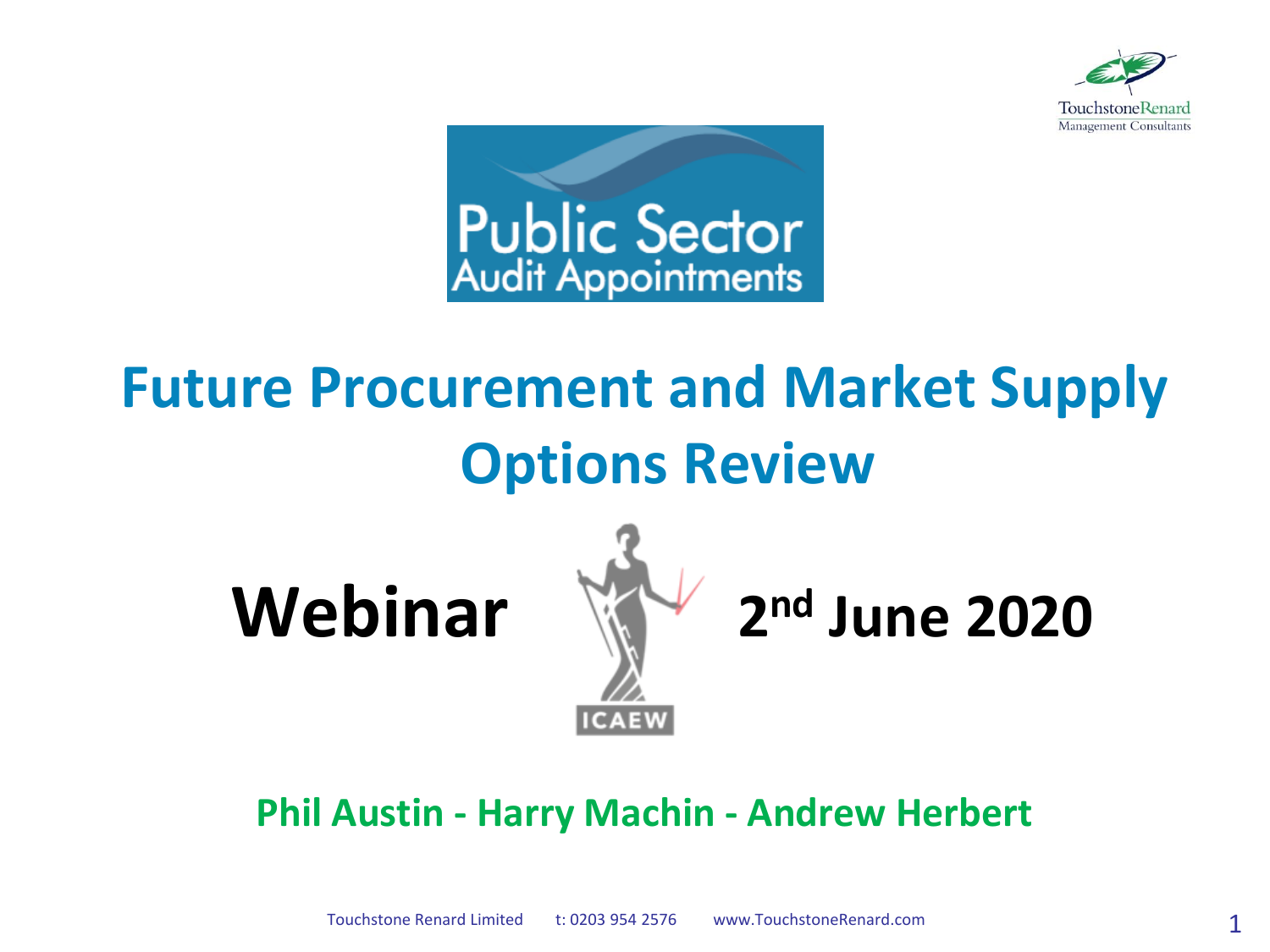### **Presentation overview**



- **Purpose & scope**
- **Work done**
- **Background to our review**
- **Findings**
- **Factors that PSAA can influence**
- **Factors outside PSAA's control**
- **Q & A**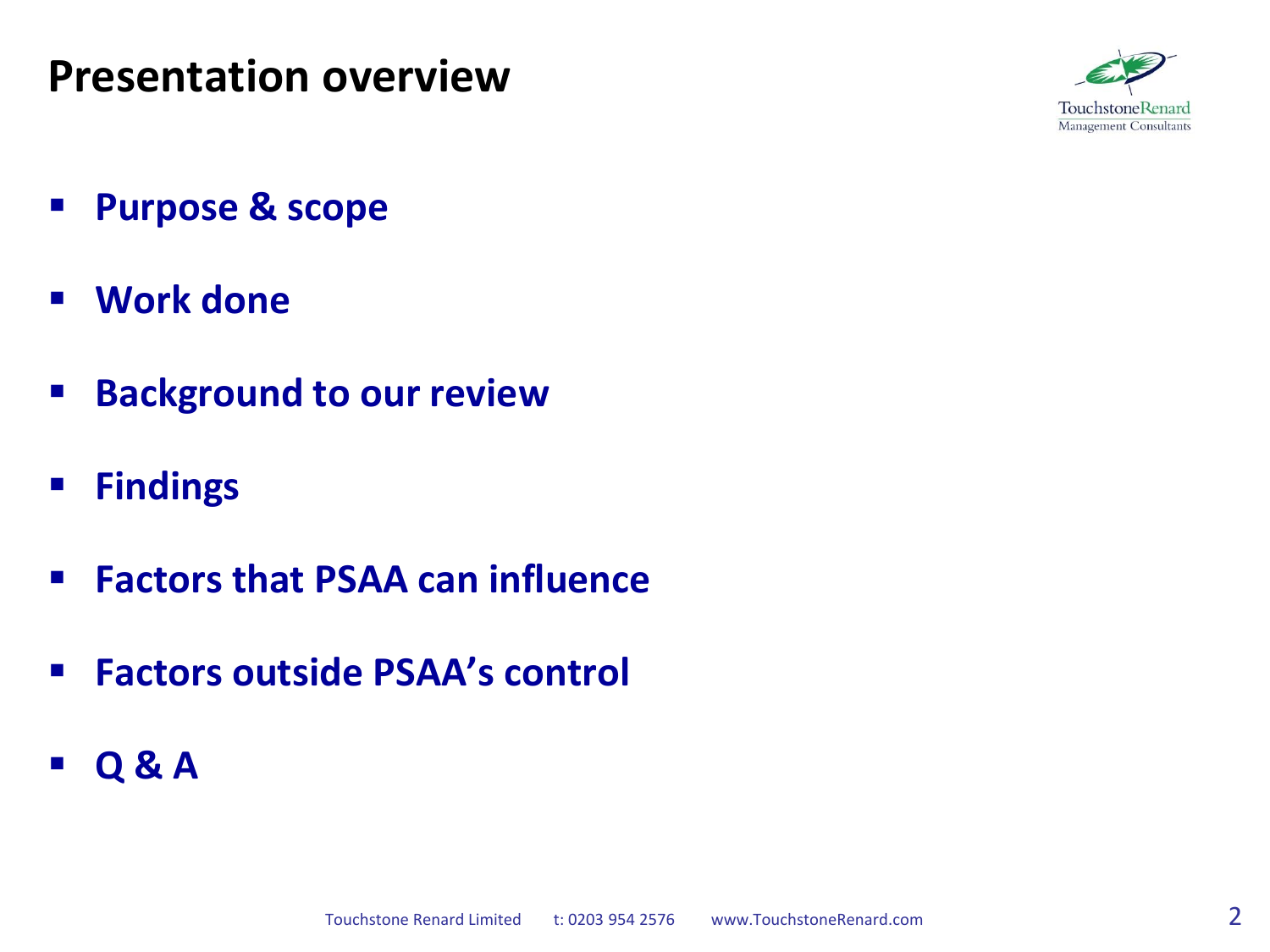### **Purpose & Scope**



- Capture views of approved and potential audit providers on a procurement approach….……. to maximise a sustainable audit supply from 2023.
- Review options for future procurement approach in next period from 2023/24.
- **E** Enable PSAA to develop capacity in the audit market for next period.

### **Work done**

- Interviewed all PSAA contract holders (GT, EY, Mazars, BDO and Deloitte).
- Interviewed all approved firms not holding PSAA contracts (KPMG, PwC, SM and Cardens).
- **IF Interviewed 6 firms not approved to operate in this market**
- **Interviewed NAO and CIPFA.**
- Input from PSAA (Board members and staff).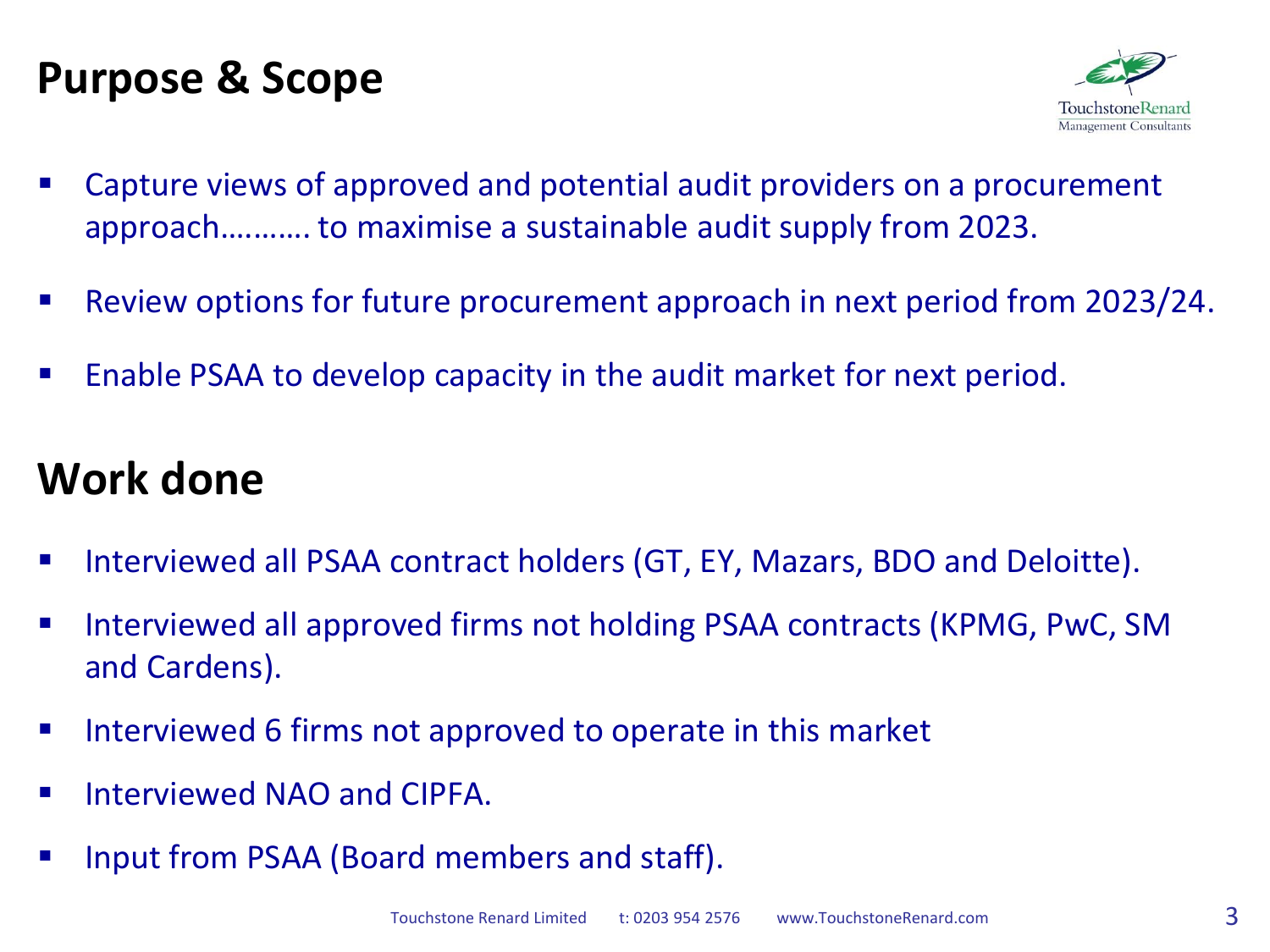# **Background – approved firms and contracts**



#### **Firms' current work for eligible bodies and Key Audit Partner (KAP) numbers.**

| Firm                     | <b>Current work for PSAA eligible bodies</b>   | <b>Number of KAPs</b> |
|--------------------------|------------------------------------------------|-----------------------|
| <i><u>Incumbents</u></i> |                                                |                       |
| GT                       | 40% by value of opted in bodies (183 audits) * | 26                    |
| EY                       | 30% by value of opted in bodies (162 audits) * | 15                    |
| <b>Mazars</b>            | 18% by value of opted in bodies (85 audits)    | 9                     |
| <b>Deloitte</b>          | 6% by value of opted in bodies (31 audits)     | 8                     |
| <b>BDO</b>               | 6% by value of opted in bodies (26 audits)     | 6                     |
| <b>Others</b>            |                                                |                       |
| <b>Scott Moncrieff</b>   | Scotland only                                  | 3                     |
| <b>KPMG</b>              | East Hants only                                | 21                    |
| PwC                      | <b>None</b>                                    | 8                     |
| Cardens                  | <b>None</b>                                    | 1                     |
| <b>Total KAPs</b>        |                                                | 97                    |

- The four approved firms without current contracts have 34% of the registered KAPs.
- Not all KAPs are active in local authorities' market some are only NHS auditors or are moving to internal audit only roles.
- If all approved firms bid for and were awarded contracts in the next procurement round, the market would become more sustainable.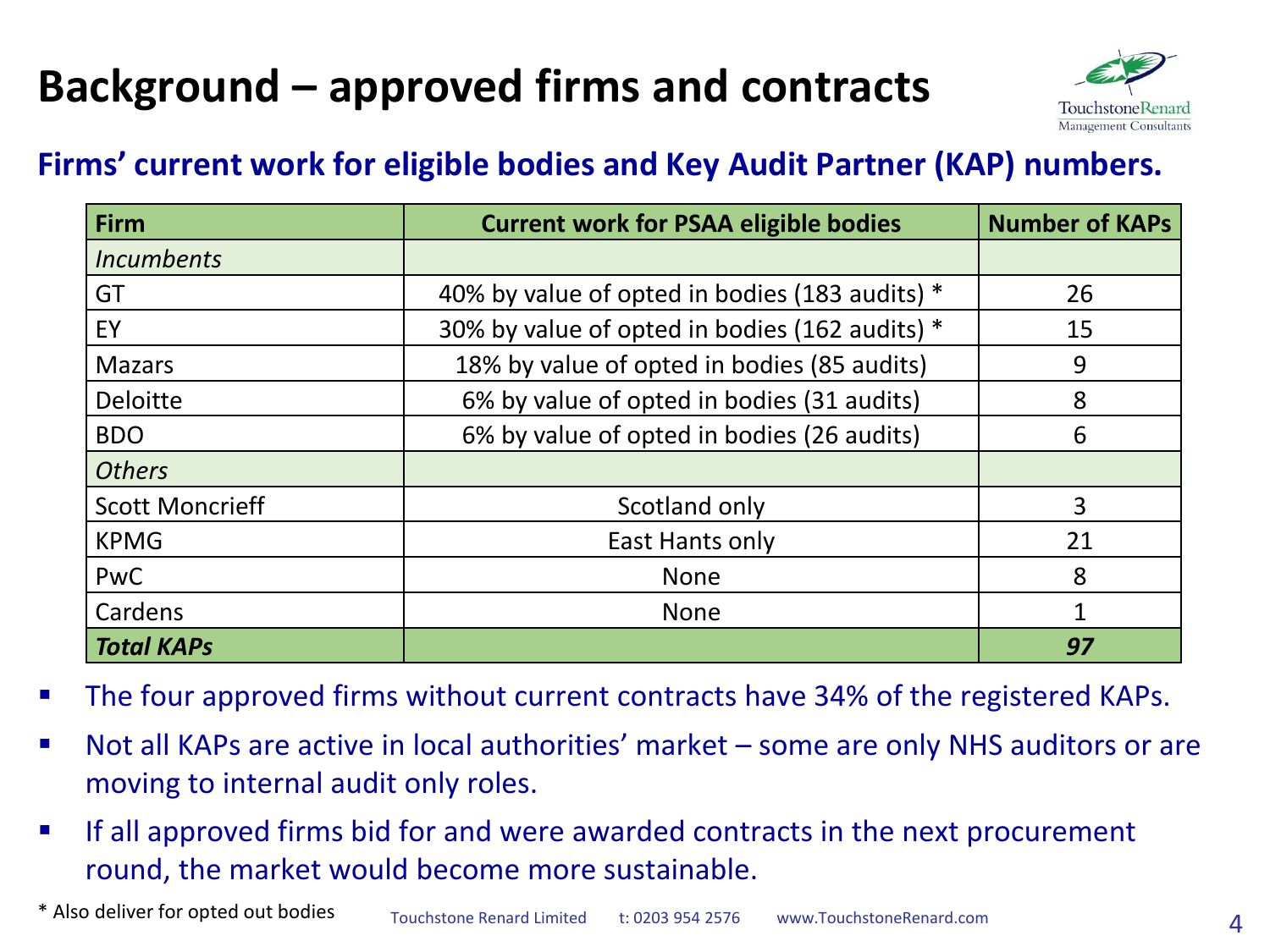# **Background – non-approved firms**



- Two of top 10 audit firms (**RSM, Smith & Williamson**) are not doing local audits and have no KAPs.
- **Baldwins, a top 10 firm, acquired Scott Moncrieff** (SM) recently. SM are approved to carry out local audits, do so in Scotland but not in England, have three KAPs.
- **PKF** have a large share of smaller audit market, but is not an approved firm for local audits.
- Many other 'top 20' audit firms carry out consultancy and public sector audit work but are not approved firms for local audits and do not have any KAPs.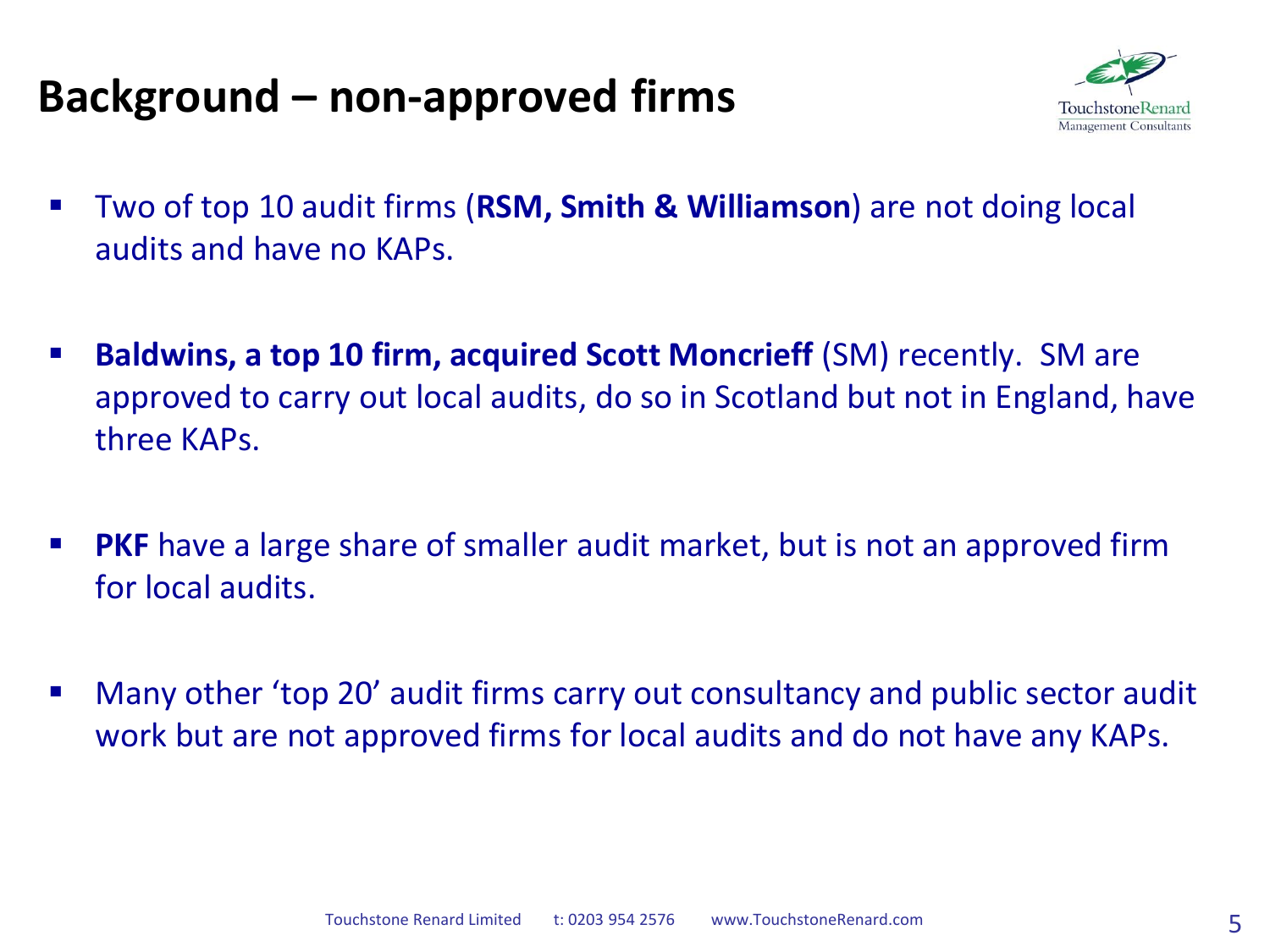## **Background – local audit demand**

### Touchstone Management Consultants

#### **Table shows PSAA's 'eligible bodies' at the time of our review**

| <b>Councils</b>                           | <b>Opted in bodies</b> | Opted out bodies | <b>Total eligible bodies</b> |
|-------------------------------------------|------------------------|------------------|------------------------------|
| <b>Combined Authorities</b>               | 9                      |                  |                              |
| County Councils                           | 27                     | 2                |                              |
| <b>District Councils</b>                  | 200                    |                  |                              |
| City of London Corporation                |                        | $\mathbf{1}$     |                              |
| GLA and London Borough Councils           | 33                     |                  |                              |
| Metropolitan DCs                          | 34                     | 2                |                              |
| Unitary Councils                          | 53                     | 1                |                              |
| Sub-total                                 | 355                    | 7                | 362                          |
| <b>Police and Fire</b>                    |                        |                  |                              |
| Chief Constables                          | 37                     | 1                |                              |
| Police and Crime Commissioners            | 36                     | 1                |                              |
| Fire and Rescue Services                  | 29                     |                  |                              |
| Sub-total                                 | 102                    | $\overline{2}$   | 104                          |
| <b>Others</b>                             |                        |                  |                              |
| Parks / Environment                       | 11                     |                  |                              |
| Waste / Transport                         | 12                     |                  |                              |
| Development Corps. / Pensions Authorities | 5                      |                  |                              |
| Sub-total                                 | 28                     | $\mathbf 0$      | 28                           |
| <b>Total</b>                              | 485                    | 9                | 494                          |

- Audits not homogenous require different knowledge, experience & learning curves for the auditors.
- PSAA has achieved a very high uptake for procurement and so there is only a very small market remaining for firms that did not win a PSAA contract.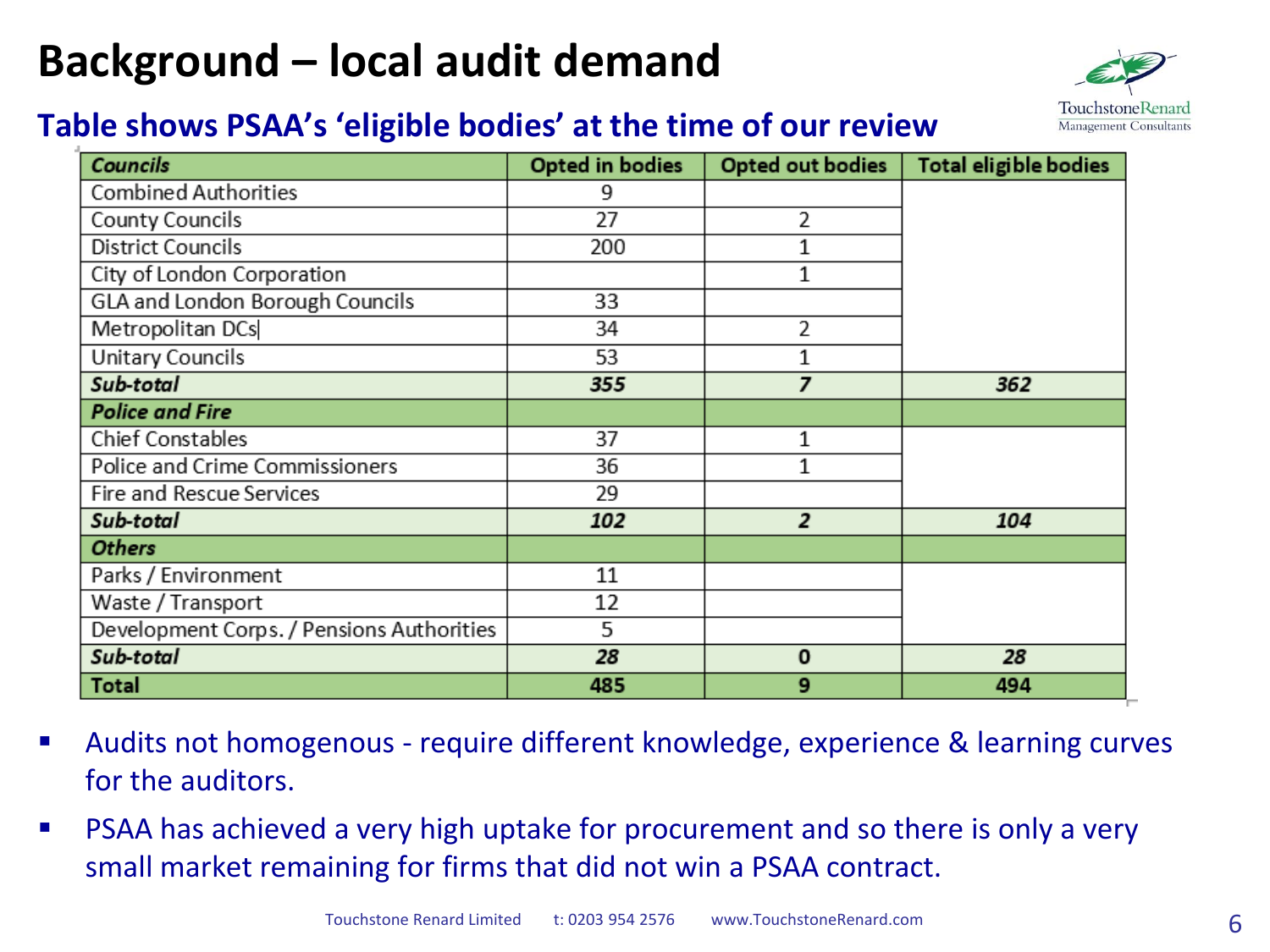# **Background – performance and fees**



#### **Performance in 2019 round of audits**

 "The number of delayed audit opinions in local government has risen sharply this year**….. More than 40% (210 out of 486) of audit opinions on 2018/19 statements of accounts were not available by the target date of 31 July 2019**. The comparable position in relation to 2017/18 accounts was that approximately 13% of opinions were not available by the target date."

Source: PSAA's Annual Quality Report for 2019.

#### **Fees**

- Reduced by 23% from 2018/19, based on prices tendered by the firms in 2017 (after similar reduction previously).
- Reduced profitability reported by firms.
- Increased requests for fee variations from firms.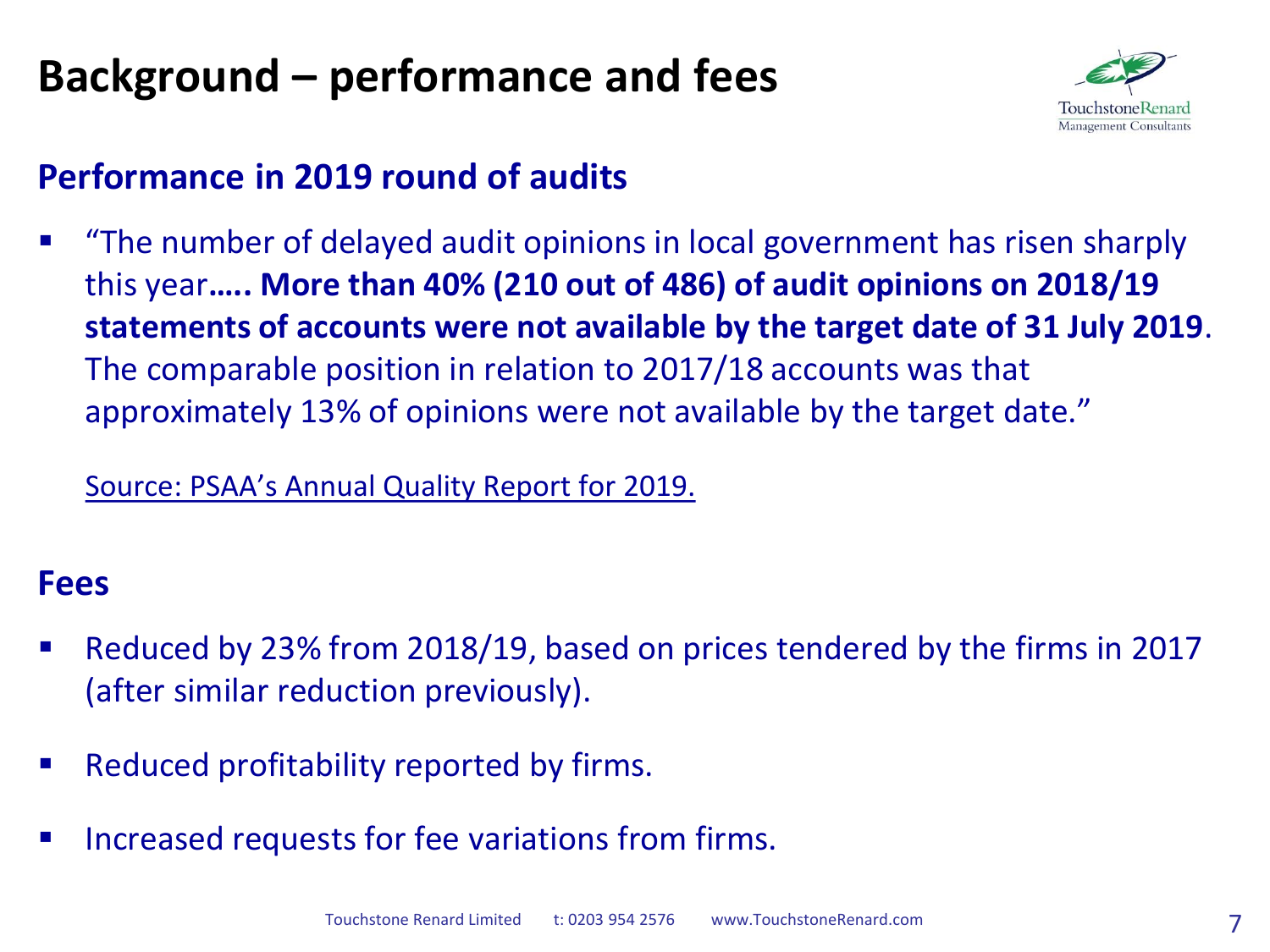# **Findings – views of approved firms**



#### Almost all approved firms have reservations on remaining in the market because:

#### **They perceive that risks have increased since 2017 when bids were submitted for the current contracts:**

- Increased scrutiny of the external auditing profession has made auditing less attractive and riskier for audit partners.
- Greater challenge of management's judgements and estimates is now expected.
- Regulation has become more onerous, especially for PIEs.
- Audit risk has increased due to austerity, with authorities cutting back on finance staff and undertaking more risky commercial ventures.

#### **Fees have not risen to compensate for the increased risks:**

- Although the fees were effectively set by the bids submitted in 2017, this does not give any comfort to the firms.
- The fee variations process does not adequately compensate in the view of many firms.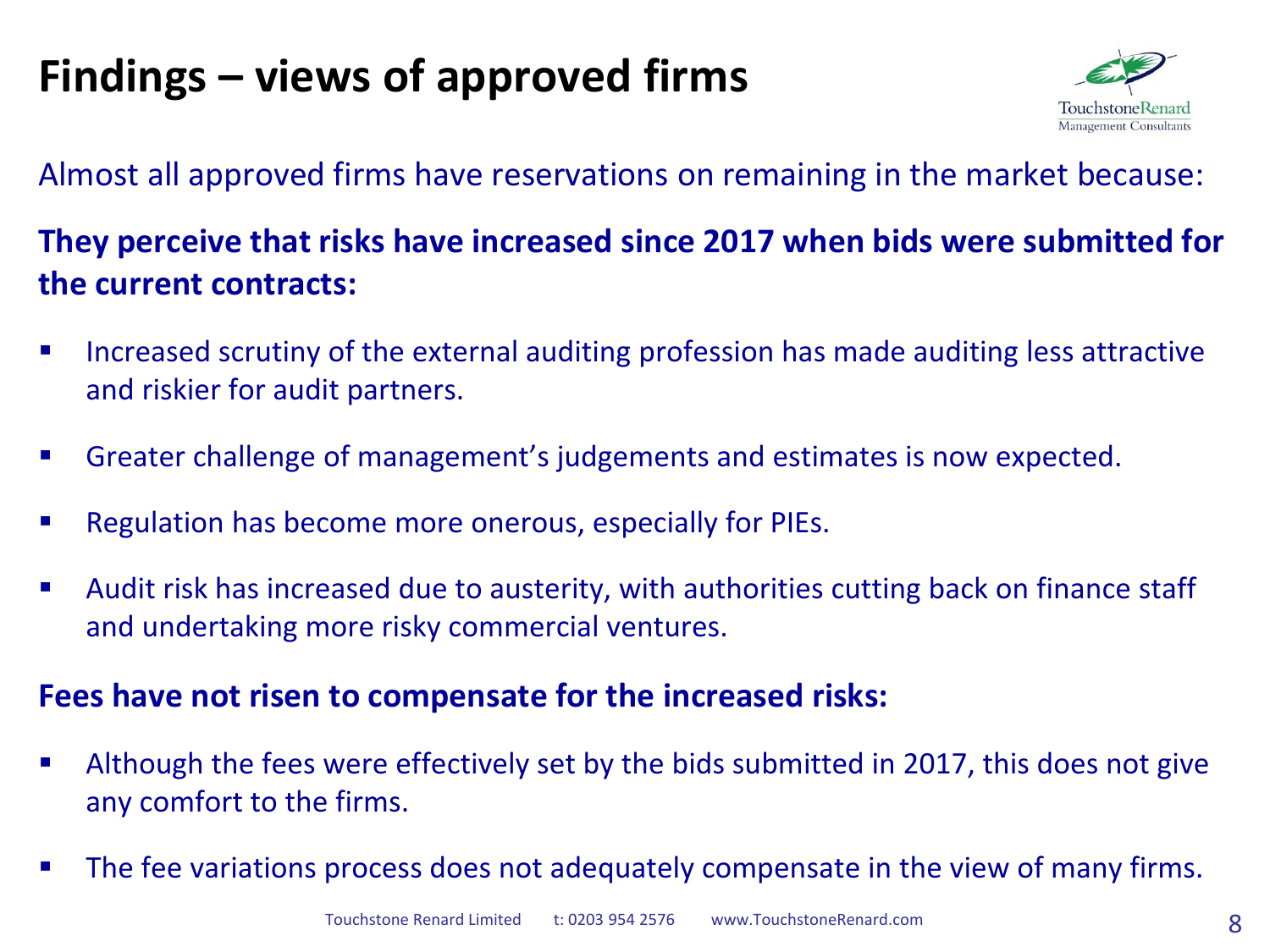# **Findings – views of approved firms (continued)**



#### **Perceived imbalance between risks and rewards makes it harder for local audit partners to justify participation in this market to their colleagues.**

#### **Timing of local audits is especially problematic because:**

- Target date for signing off audits is 31<sup>st</sup> July, two months after working papers should be ready for audit
- This causes a short, sharp peak period in June and July, disrupting summer vacations for staff
- Pressures on engagement partners are particularly intense during short sign-off period
- Short duration of peak period, combined with a lack of experienced staff:
	- puts intense pressure on staff including overtime and weekend working
	- causes firms to use less experienced staff, reducing audit quality.
- Time pressures are increased by:
	- working papers not being ready for audit on  $31<sup>st</sup>$  May
	- shortages of knowledgeable LA finance staff to answer auditors' questions in a timely way.
- These factors can (and do) cause staff to leave local auditing and the profession.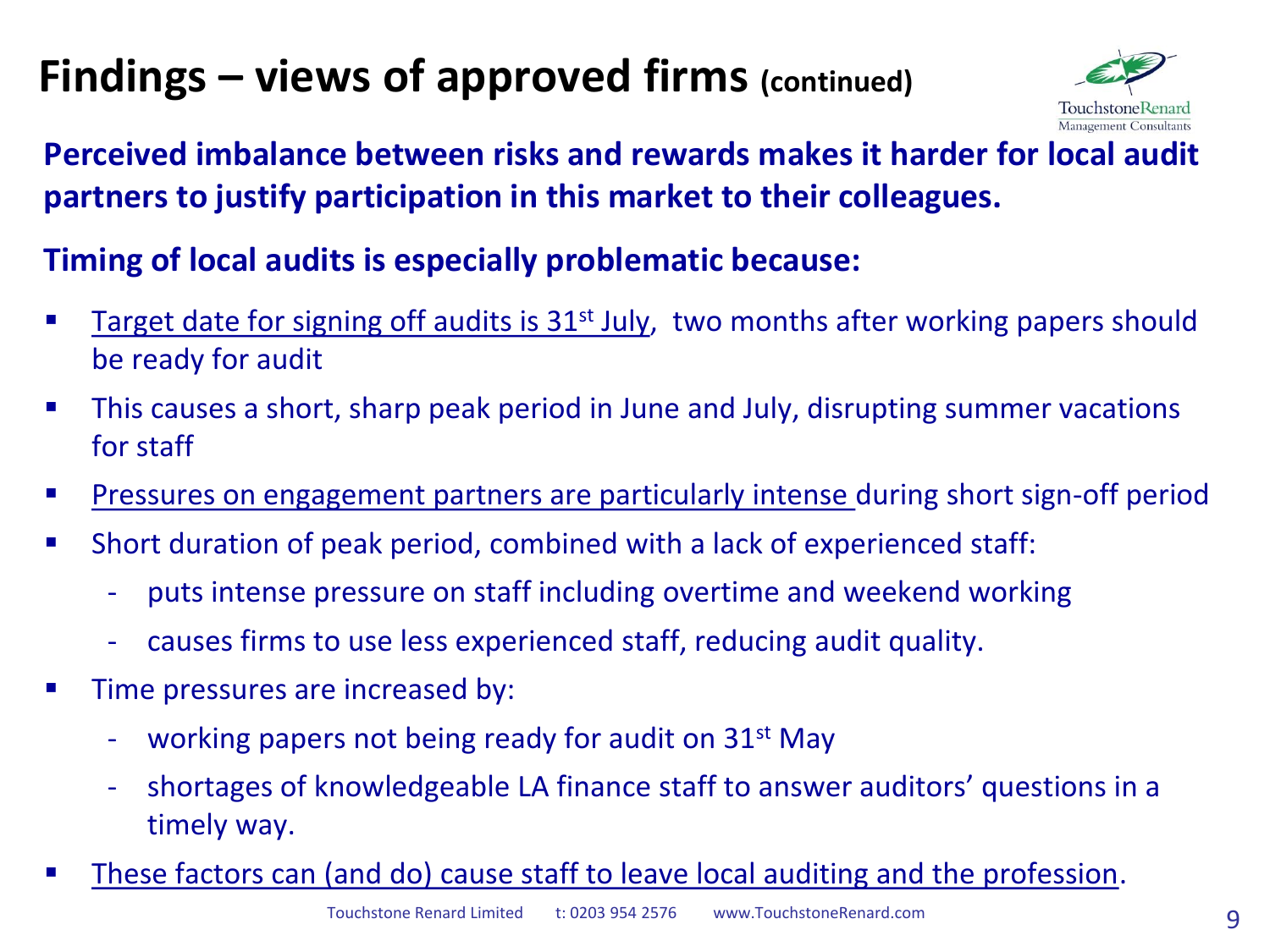## **Findings – non-approved firms**



#### **It will be difficult to bring new firms into this market because:**

- **Firms see little incentive for them to get involved with the market in its** current state, especially due to low fee levels and negative perceptions of the sector
- Barriers to entry including accreditation for both firms and KAPs
- Belief that they could not win tenders against the established firms (and the cost of submitting tenders)
- Perceived difficulty for public sector partners in selling the business case to colleagues.

**Even if new firms enter the market, their initial impact will be small, say 5-10 audits per firm for a couple of firms**.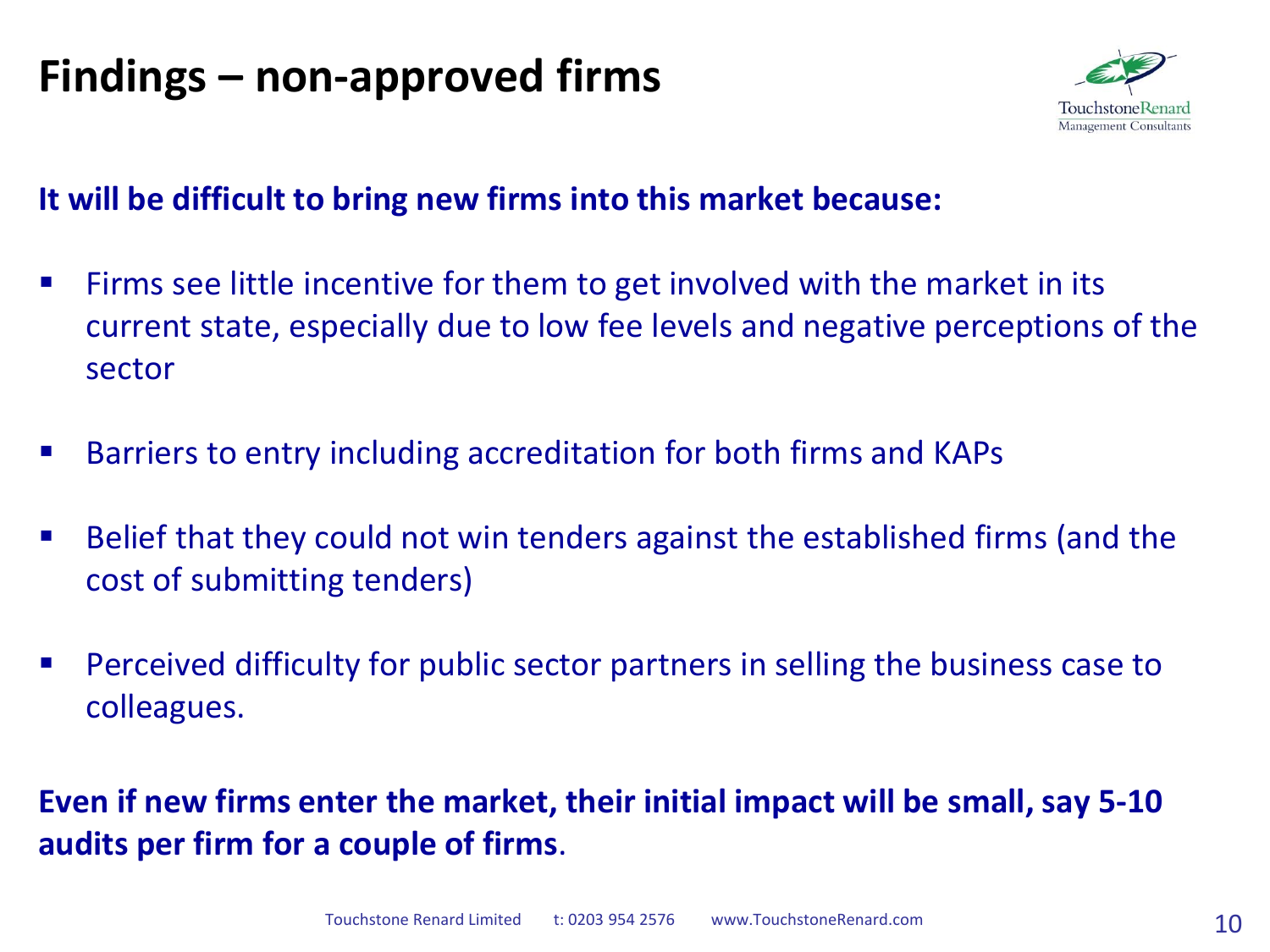# **Findings – key threats to sustainability**



#### **A lack of experienced local authority auditors:**

- Lack of Key Audit Partners
- Shortage of experienced audit managers and seniors
- Retirements will reduce numbers further
- The future supply chain of auditors is unlikely to compensate for losses

**External auditing is seen as an increasingly unattractive career option.**

**Within external auditing, local auditing is seen as unattractive compared to corporate auditing.**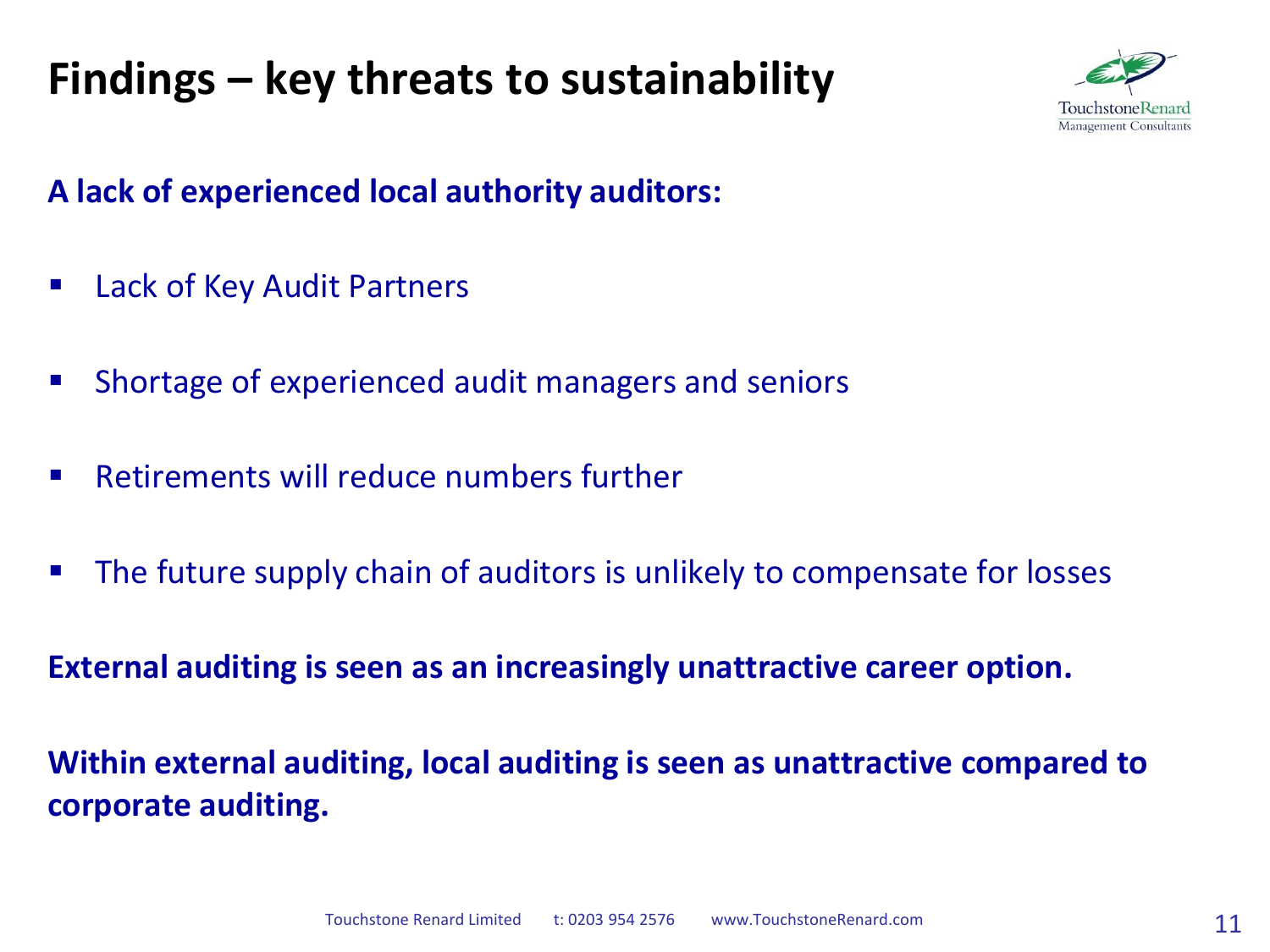### **Factors that PSAA can influence**



- **Tender evaluation** price / quality balance
- Firms' expectations regarding **fee levels**
- **Scale fee** framework
- **Size of lots**
- **Composition of lots** (types of audit and locations)
- **Puration of contracts**
- **Options for attracting new entrants to the market** (though note limited impact of this), such as starter lots, joint auditing and mentoring of new entrants.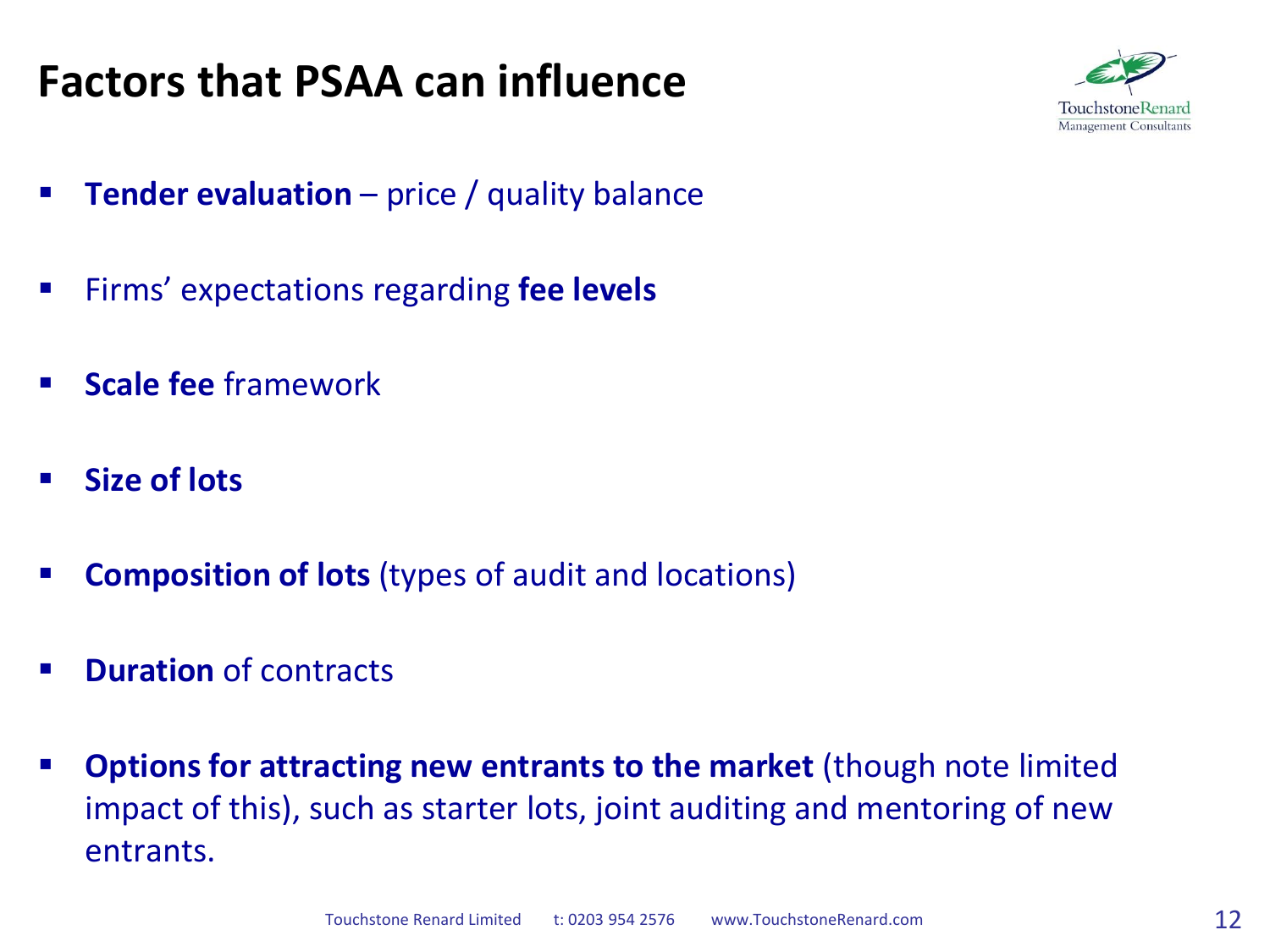### **Factors outside PSAA's control**



- **Fragmentation of the market** for procurement of public sector audits
- **Different arrangements**  local government, health and central government audits
- Accreditation **regime / barriers to entry**
- **Timing** of local authority audits
- **Regulatory regimes for quality** checking
- **Codes of practice**
- **External perceptions of audit**
- **Pressures on LA clients** finance staffing, business risks
- **Demographics** for experienced **audit staff**.